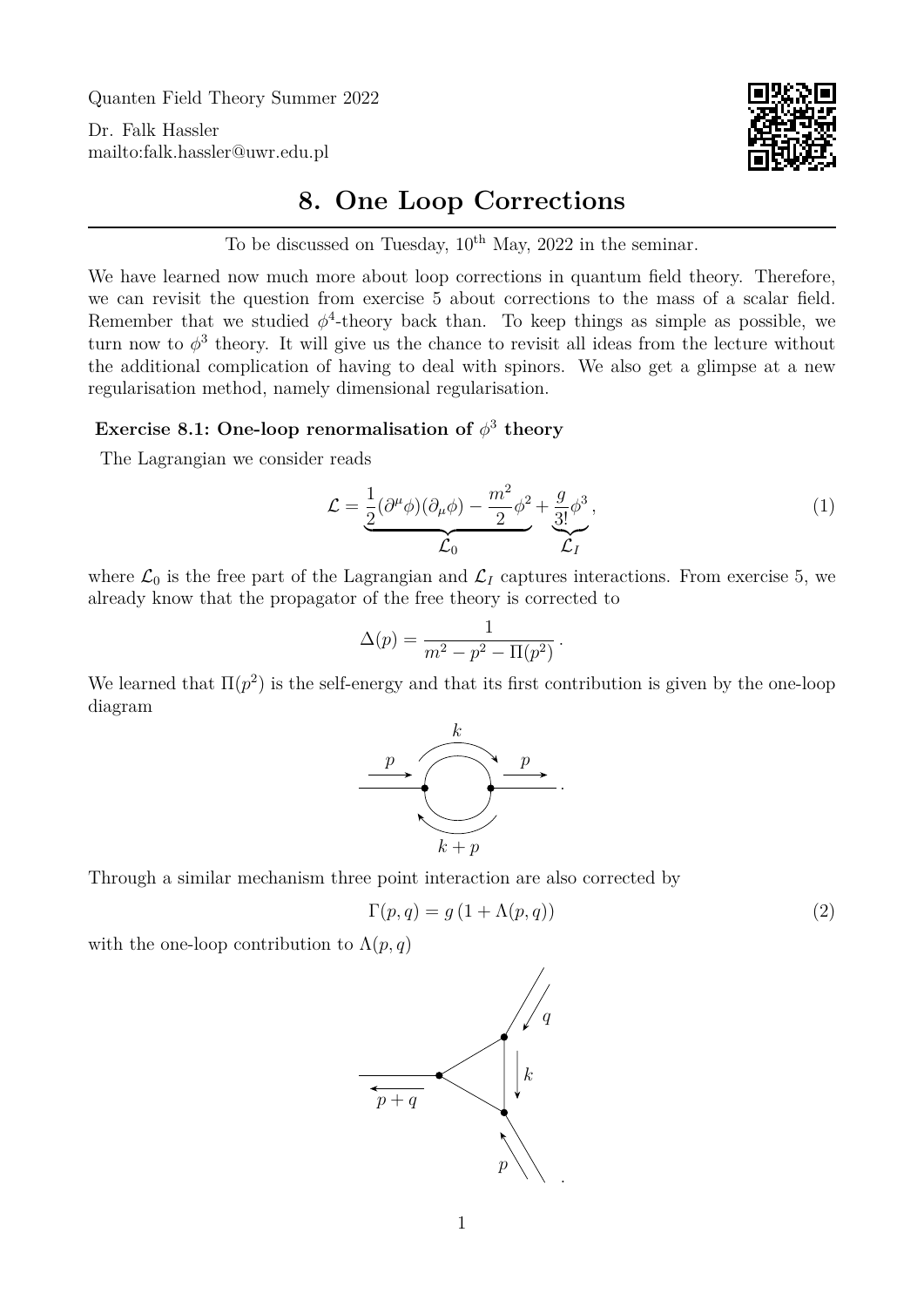a) Write down the Feynman rules for the  $\phi^3$ -theory given by the Lagrangian [\(1\)](#page-0-0). Use them to show that we obtain

$$
\Pi(p^2) = \frac{g^2}{2} \int \frac{d^D k}{(2\pi)^D i} \frac{1}{m^2 - k^2} \frac{1}{m^2 - (k+p)^2}
$$
 for the self-energy and (3)

$$
\Lambda(p,q) = g^2 \int \frac{d^D k}{(2\pi)^{D} i} \frac{1}{m^2 - k^2} \frac{1}{m^2 - (k+p)^2} \frac{1}{m^2 - (k-q)^2} \quad \text{for the vertex-correction.}
$$
\n(4)

*Note: We perform here the integral in* D *dimensions. This will help us to regularise the integrals later.*

b) Introduce Feynman parameters for the self-energy [\(3\)](#page-1-0) and perform the momentum integral. *Hint: As we have seen in the lecture, it is convenient to introduce a new momentum*  $l = k + xp$  and write the integral in terms of this parameter. After this is done, do a Wick *rotation*  $(l^0 = il_E^0, l^2 = -l_E^2)$  *and use the integral* 

<span id="page-1-1"></span><span id="page-1-0"></span>
$$
\int \frac{d^D l_E}{(2\pi)^D} \frac{1}{(l_E^2 + X)^{\xi}} = (4\pi)^{-\frac{D}{2}} \frac{\Gamma(\xi - \frac{D}{2})}{\Gamma(\xi)} X^{\frac{D}{2} - \xi}.
$$

*We will discuss the origin of this integral more in the next lecture while talking about dimensional regularisation.*

c) Expand the result around  $\epsilon = 0$  with  $\epsilon = (6 - D)/2$ . *Hint: Your starting point is*

$$
\Pi(p^2) = \frac{g^2}{2(4\pi)^{D/2}} \Gamma\left(2 - \frac{D}{2}\right) \int_0^1 dx \left[m^2 - x(1-x)p^2\right]^{\frac{D}{2} - 2}.
$$

Insert the result in the inverse propagator to eventually find

$$
\Delta^{-1}(p^2) = \Delta_0^{-1}(p^2) - \Pi(p^2)
$$
  
=  $m^2 \left[ 1 + \frac{g_0^2}{2(4\pi)^3} \left( \frac{1}{\epsilon} - \gamma + \ln 4\pi + 1 \right) \right]$   
 $- p^2 \left[ 1 + \frac{g_0^2}{12(4\pi)^3} \left( \frac{1}{\epsilon} - \gamma + \ln 4\pi + 1 \right) \right]$   
 $- \frac{g^2}{2(4\pi)^3} \int_0^1 dx [m^2 - x(1-x)p^2] \ln \frac{m^2 - x(1-x)p^2}{\mu^2}.$ 

In this equation we made the dimensionality of g explicit by introducing  $g = g_0 \mu^{\epsilon}$  such that  $\mu$  is dimension less. Moreover,  $\Delta^{0}(p^{2}) = 1/(m^{2} - p^{2})$  is the propagator of the free theory. Note that the divergences for  $\epsilon \to 0$  only appear in the coefficients of  $m^2$  and  $p^2$ , which suggest that we can deal with them by modifying the part of the Lagrangian that generates  $\Delta_0(p^2)$ .

d) Therefore replace in  $\mathcal{L}_0 \phi$  and the m by the *renormalised* quantities  $\phi_r$  and  $m_r$  according to

$$
m^2\phi^2 = m_r^2\phi_r^2(1+A)
$$
 and  $(\partial^\mu \phi)(\partial_\mu \phi) = (\partial^\mu \phi)(\partial_\mu \phi)(1+B)$ .

How do A and B enter into  $\Delta_0(p^2)$  and  $\Delta(p^2)$ ?

e) Choose  $A$  and  $B$  such that they absorb the divergences. Note that there are arbitrarily many possibilities. They are related to different renormalisation schemes.